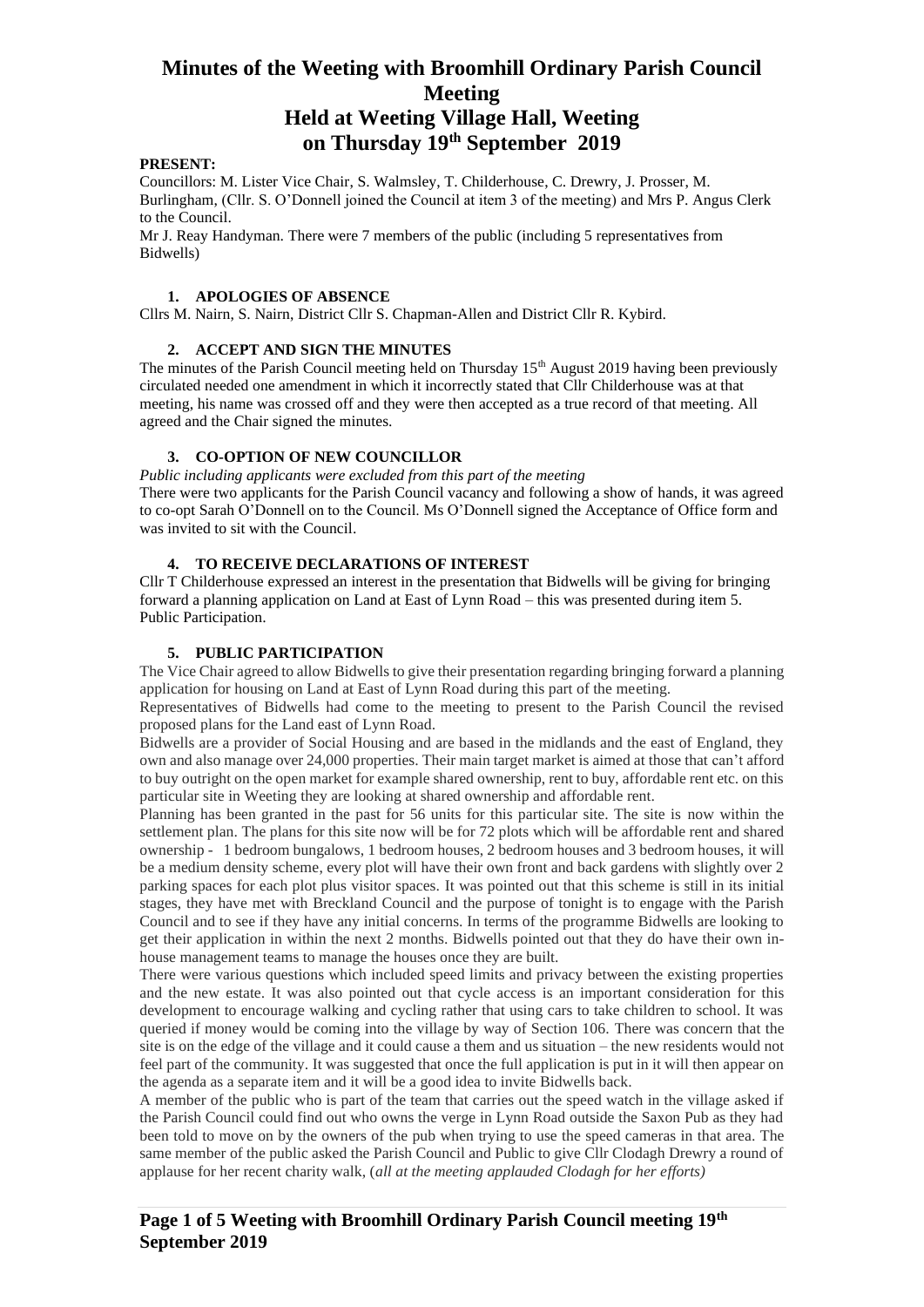**on Thursday 19th September 2019**

Another member of the public said that the proposed move of the doctor's surgery in Brandon to the leisure centre had now been shelved. The same member of the public also said that there was a special train containing some dignitaries running from Norwich to Cambridge which would be passing through Brandon and he asked if the Parish Councillors were aware of this, the PC said they were not.

#### **6. DISTRICT AND COUNTY COUNCILLORS REPORT**

#### **6.1 District Councillors Report**

Not at meeting and apologies sent along with the following report that the Clerk picked up after the meeting. Breckland will be putting up for auction a small plot of land adjacent to 10 the row. The original assessment of this being surplus to requirements dates back to 2016, prior to my being your ward rep. The land has been deemed unsuitable for housing due to proximity to listed buildings. We remain aware of the issue relating to dust and are advised of difficulty in obtaining evidence of statutory nuisance.

#### **6.2 County Councillors Report**

Not at meeting

#### **7. MATTERS ARISING**

#### **7.1 Outstanding Highway Matters – to discuss any outstanding issues**

- Sam 2 speed signs Cllr M. Nairn met with Mr Jacklin of Highways to discuss the best areas to place the Sam 2 speed signs and Westcotec has since sent quote for a total of £3439.00 included in this quote is optional extras for, data collection  $-\pounds 250$ , bluetooth downloading -£100.00, extra brackets - £50.00 each and steel posts £89.00, there is a Parish Partnership grant available that may cover half this cost – Cllr Lister said that she is concerned over who is going to move the signs around the village. Cllr Walmsley had also thought that it was agreed that the data collection and Bluetooth downloading was not needed, it was agreed to discuss this again at the meeting on the 21st November (*the grant application does not need to be in until the 1st December)*
- Overhanging bushes/trees in the village Rangers recently visited the village and have cut back all that was necessary to be cut. Cllr Lister has asked the Clerk to send a letter of thanks to Highways as the two members of the Rangers team were most helpful and went out of their way to make sure that all works was carried out.
- White lines and loose chippings left in the verges following the recent road surfacing in Weeting it was agreed that the Clerk sends a letter to Highways to ask when the lines are going to be re-instated and when are the chippings are going to be cleared away

#### **7.2 Playing Field/Open Spaces**

- New Swing for the children's play area we have received a quote to replace the broken swings from Wicksteed for £5929.12 and following a discussion it was agreed to go ahead with this quote and the Clerk will place the order.
- Wild Flowers best areas to plant wild flowers in Weeting Cllr Walmsley said that it was suggested that in the first instance it would be best to wait and see what wild flowers are already coming up in the areas before any new flowers can be planted.
- Bulb planting the annual bulb planting will go ahead this year sometime in October, no date was agreed at the meeting, however a notice will go up asking for volunteers once a date is known, a sack of bulbs will be purchased.
- Peppers Close it was pointed out that a "mile a minute" is starting to grow along the verge which is coming out of resident's houses.

#### **7.3 Christmas Tree**

The Clerk will order this in October for delivery the week before the Christmas tree lighting which is on the 30<sup>th</sup> November.

#### **7.4 Bowls Club – renewal of licence progress**

Cllr Lister said that there is no progress with the renewal of the licence.

#### **7.5 Football Club – to discuss the future of the club building following the closure of Weeting Football Club**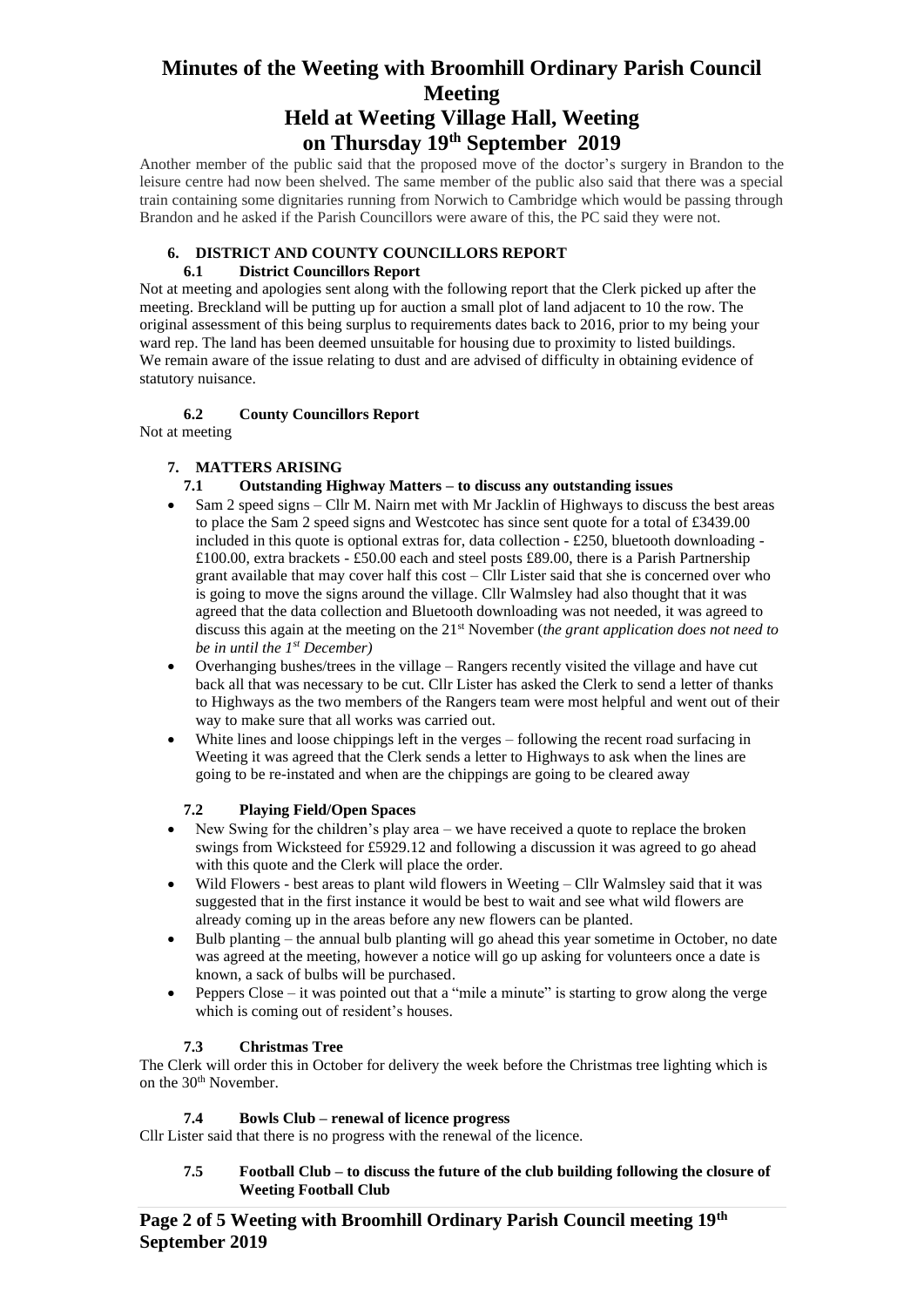## **on Thursday 19th September 2019**

The Electricity supply is now being billed to the Parish Council with a standing charge of zero. Cllr Lister said that there is a possibility that a football team may make use of the ground and building. There are two steel doors that need to be fitted to the building to make it secure – this will be discussed at the November meeting.

#### **7.6 Fengate Drove street light**

Breckland have placed the order with Westcotec to supply and fit the new street light.

#### **7.7 Weeting Parish Council lapel pins**

These are due for delivery around the  $27<sup>th</sup>$  September.

#### **7.8 Defibrillator – Offer of another defibrillator to the Parish Council**

Following a discussion, it was agreed that a second defibrillator is not needed in the village.

#### **7.9 Standing Orders – To review and accept updated Standing Orders for 2019**

The Clerk had circulated the latest updated Standing Orders to the Cllrs prior to the meeting - and it was agreed to formally accept the new revised Standing Orders.

#### **7.10 Risk Assessment – To agree and sign off the Village Risk Assessment carried out on the 11th September 2019**

Cllr Lister and the Clerk carried out the annual Risk Assessment on the  $11<sup>th</sup>$  September and copies of this were circulated to the Cllrs prior to the meeting, nothing major was picked up during the assessment and it was agreed that these could be signed by the Vice Chair as all okay.

#### **8. REPORTS**

#### **8.1 Chairman's Report**

### Not at meeting – apologies sent.

#### **8.2 Clerks Report**

The following report was circulated to the Councillors prior to the meeting.

- Sent letter to planning department regarding deferment of planning for 450 houses.
- Ordered Parish Council badges due in around 27th September.
- Obtained quote and arranged site visit for the replacement swing in play area.
- Carried out the risk assessment with Cllr Lister.
- Updated the Standing Orders that is up for review at the September meeting.
- Put up notices for Councillor vacancy and also sent this to Breckland Council.
- Liaised with applicants for the Councillor position keeping them informed of procedures.
- Chased up Serco regarding sign for Victor Charles Close.
- Dealt with E-on regarding the football club closure.
- Reported damaged water hydrant in Peppers Close.

#### **8.3 Handyman Report**

- Village Hall gas tank fitted 5 posts 3mtres from the tank.
- Dog waste bin in Pilgrims Way moved the bin as instructed by Cllr Lister.
- Play area Made junior swings safe as main support post had rotted.
- Dog walk trimmed back hedges and overhanging branches.
- Parrots Piece cut back overhanging hedges at car park.
- Bottle bank fitted CCTV sign on post.
- Adult swings re- fitted spiked plastic strip on top bar.
- Electric cupboard WPC store replaced broken hook and clasp.
- Play area fencing fitted 2 new rails and concrete spurs post to rotting wooden post.
- $WPC$  store painted door.
- Bottle Bank cleared up fly tipping.
- Clothes bank regularly unjammed the opening and put in bags of clothing that were left besides the bank.

Following this report, it was agreed by the Parish Council that the Clerk would enquire the cost of another clothing bank.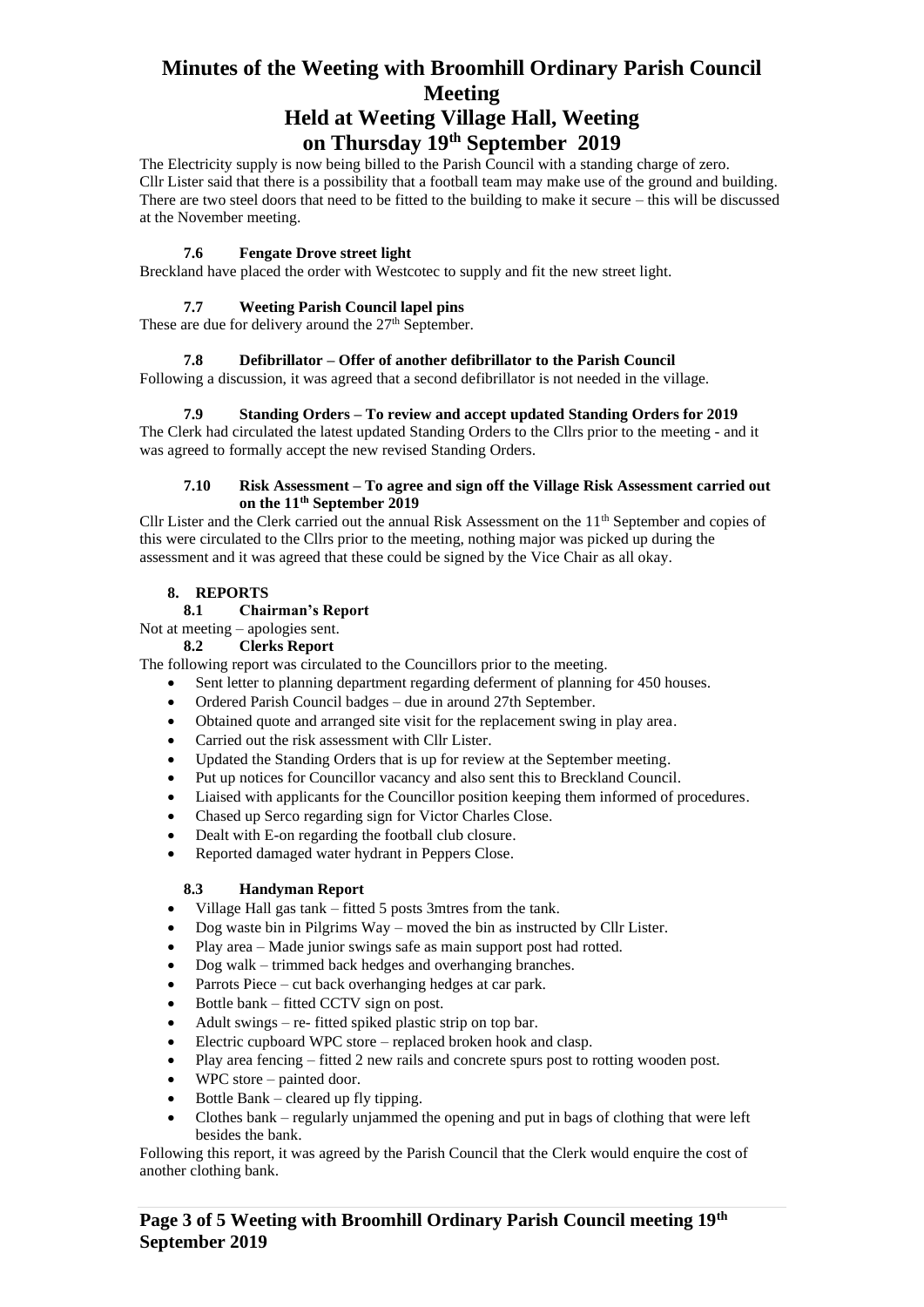**on Thursday 19th September 2019**

**8.4 Street Lighting Officers Report** 

Nothing to report

#### **8.5 Bowls Club Report**

They have been awarded a grant for an outside smoking area and outside kitchen /BBQ. Some members are looking to go on a course to coach/teach bowling.

#### **8.6 Village Hall Report**

The Village Hall is doing a little bit better, they have had complaints about parking along side the wall and people can not get out of their drives so Cllr Lister asked the Village Hall committee to send out notices to their users not to park along side that wall opposite the drives.

#### **8.7 Football Club Report**

See item 7.5

#### **9. CORRESPONDENCE – To report on any outstanding correspondence received by the Council**

None outstanding

**10. FINANCE**

#### **10.1 To Agree and Sign the Payments for the August/September invoices**

The following payments were authorised on Thursday the 19th September 2019 the cheques / payments were signed by Cllr Lister and Cllr Burlingham.

| <b>Balance for August 2019</b>              |                                                                                   | £5,182.48          |  |
|---------------------------------------------|-----------------------------------------------------------------------------------|--------------------|--|
| Minus the following direct debits           |                                                                                   |                    |  |
| E-On Street Lights                          | £664.33                                                                           |                    |  |
| E-On Street Lights Parrots Piece            | £12.40                                                                            |                    |  |
| Viridor Waste Collection                    | £52.61                                                                            |                    |  |
| <b>Information Commissioners Office</b>     |                                                                                   | £35.00             |  |
| <b>Total Direct Debits</b>                  | £764.34                                                                           |                    |  |
| Plus the following receipts                 |                                                                                   |                    |  |
| Internal transfer from savings 16/9/19      |                                                                                   | £1,000.00          |  |
| £18.75<br><b>Bowls</b>                      |                                                                                   |                    |  |
| <b>Total Income</b>                         |                                                                                   | £1,018.75          |  |
| <b>Total after Direct Debits and Income</b> |                                                                                   | £5,436.89          |  |
| <b>Cheques/Bacs</b>                         | <b>Description</b>                                                                | <b>Total</b>       |  |
| 56672593                                    | Viking Stationers - Black bin-liners and stamps                                   | £38.48             |  |
| 56415515                                    | One Stop Badges - Enamel badges                                                   |                    |  |
|                                             | (paid 9/9/19 to action order as agreed at                                         |                    |  |
|                                             | August meeting)                                                                   | £203.40            |  |
| 56626312                                    | Brown Bin payment to Cllr Prosser                                                 | £46.00             |  |
| 56623346                                    | Hall Hire for meeting (paid early 17/9/19<br>clerk slip up)                       | £25.00             |  |
| 56622622                                    |                                                                                   | £194.08            |  |
| 56622559                                    | Westcotec street light maintenance<br>Chase Timber - village maintenance supplies | £34.54             |  |
| 56622524                                    | Fengate - village maintenance supplies and                                        |                    |  |
|                                             | £102.66                                                                           |                    |  |
| 56622433                                    | work boots for handyman<br>TTSR grass cutting 3rd of 4th payment due              | £1,303.20          |  |
|                                             | Barkers print - WVL                                                               | £617.00            |  |
| 56622346                                    |                                                                                   |                    |  |
| 56622259                                    | PFK Littlejohn - external auditor payment                                         | £360.00<br>£503.00 |  |
| 56622192                                    | HMRC - PAYE payment for July to Sept 2019                                         |                    |  |
| 56622130                                    | Mrs P Angus - Clerks salary/mileage/office                                        |                    |  |
|                                             | allowance and phone                                                               | £601.50            |  |
| 56622034                                    | Mr J Reay - handyman salary/mileage and del of<br><b>WVL</b>                      |                    |  |
|                                             |                                                                                   | £747.28            |  |